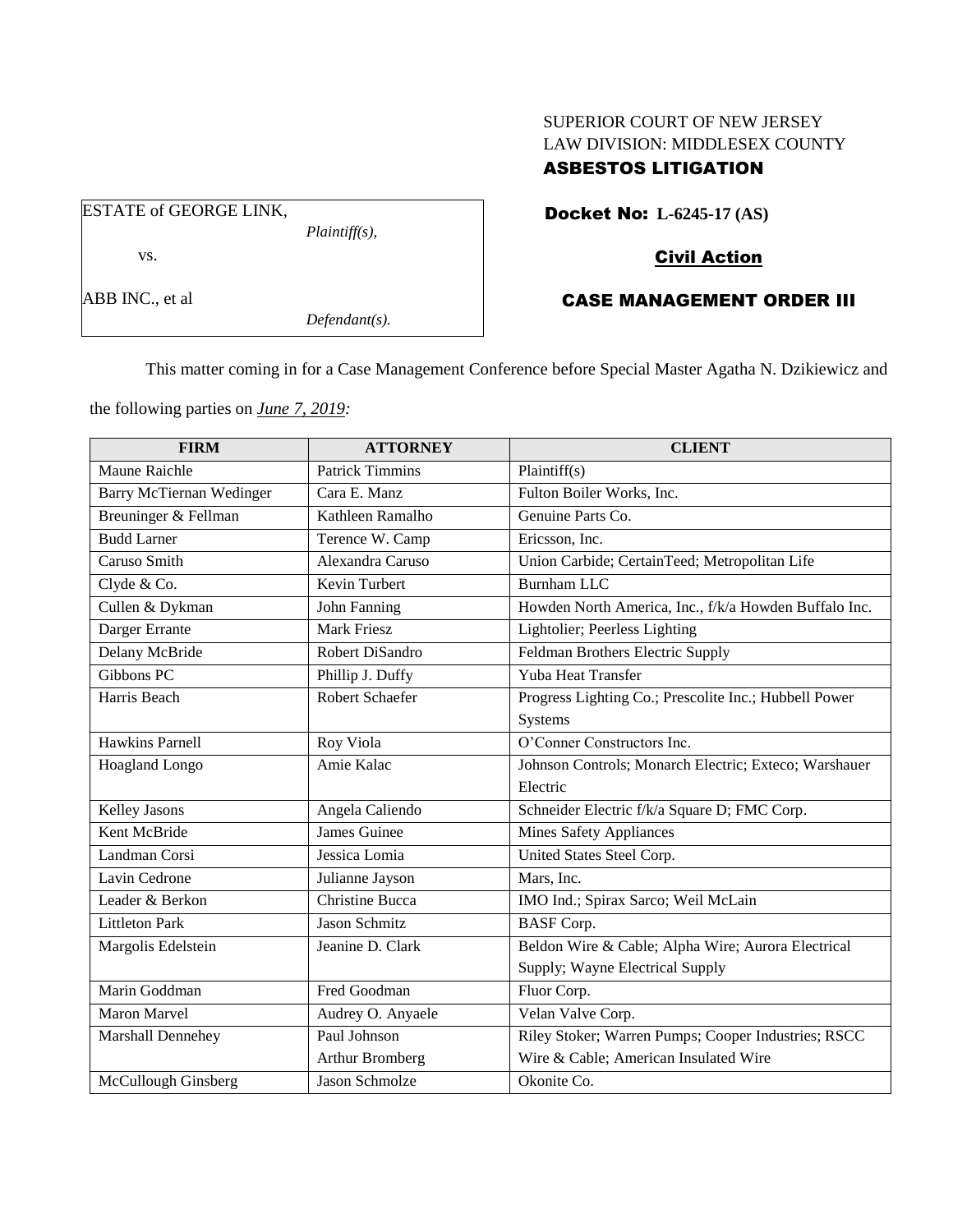| McElroy Deutsch        | Joseph D. Rasnek | Rockwell Automation; Vulsub II (incorrectly sued as Tyco |
|------------------------|------------------|----------------------------------------------------------|
|                        |                  | Valves)                                                  |
| <b>McElroy Deutsch</b> | Brian Sorensen   | Cutler Hammer                                            |
| McGivney Kluger        | Jeffrey Kluger   | Jewel Electric; Griffith Electric; Weil McLain; Taco;    |
|                        | Trish Wilson     | Durametallic; Grundfos; CCX; Gardner Denver; Durion;     |
|                        | Jennifer Hally   | Graybar; Marley Cooling; Good Friend Electric            |
| Morgan Melhuish        | Deborah Banfield | <b>Novartis</b>                                          |
| O'Brien Firm           | Jodie Farrow     | ABB Inc.                                                 |
| O'Toole Couch          | Joseph O'Toole   | Summit Electrical Supply Co.                             |
| O'Toole Scrivo         | Gary Van Lieu    | Swift Electrical; Cooper Electric; Hatzel & Buehler;     |
|                        |                  | Starwood Hotels & Resorts                                |
| Pascarella DiVita      | Stephanie DiVita | Trane US, Inc.; General Cable Corp.                      |
| Rawle & Henderson      | Samuel Garson    | <b>Billows Electric Supply</b>                           |
| Reilly McDevitt        | Hena Kumar       | Keer Electric; Aurora Pump; Cleaver Brooks; Samson       |
|                        |                  | Electrical; General Wire; Gould Electronics Inc.;        |
|                        |                  | Broadway Electric Supply Co.                             |
| Tanenbaum Keale        | Afigo Fadahunsi  | Borg Warner Morse Tec; Bryant Electric; Foster Wheeler   |
| Wilbraham Lawler       | Josette Spivak   | PSEG Power; Siemens Industry Inc.; Viking Pump           |

IT IS on this **10th** day of **June 2019**, *effective from the conference date;*

## **ORDERED** as follows:

Counsel receiving this Order through computerized electronic medium (E-Mail) shall be deemed by the court to have received a copy of the filed original court document. Any document served pursuant to this Order shall be deemed to be served by mail pursuant to *R*.1:5-2.

Any jurisdictional motions must be filed in accordance with the Court Rules or be waived.

Any *forum non conveniens* motions must be filed as soon as practicable; once sufficient discovery is conducted so that the motion may be properly brought.

## **DISCOVERY**

| June 28, 2019      | Defendants shall serve answers to standard interrogatories by this date.                              |
|--------------------|-------------------------------------------------------------------------------------------------------|
| July 31, 2019      | Plaintiff shall propound supplemental interrogatories and document requests by this date.             |
| September 13, 2019 | Defendants shall serve answers to supplemental interrogatories and document requests by this<br>date. |
| July 31, 2019      | Defendants shall propound supplemental interrogatories and document requests by this date.            |
| September 13, 2019 | Plaintiff shall serve answers to supplemental interrogatories and document requests by this<br>date.  |

 $\_$  , and the set of the set of the set of the set of the set of the set of the set of the set of the set of the set of the set of the set of the set of the set of the set of the set of the set of the set of the set of th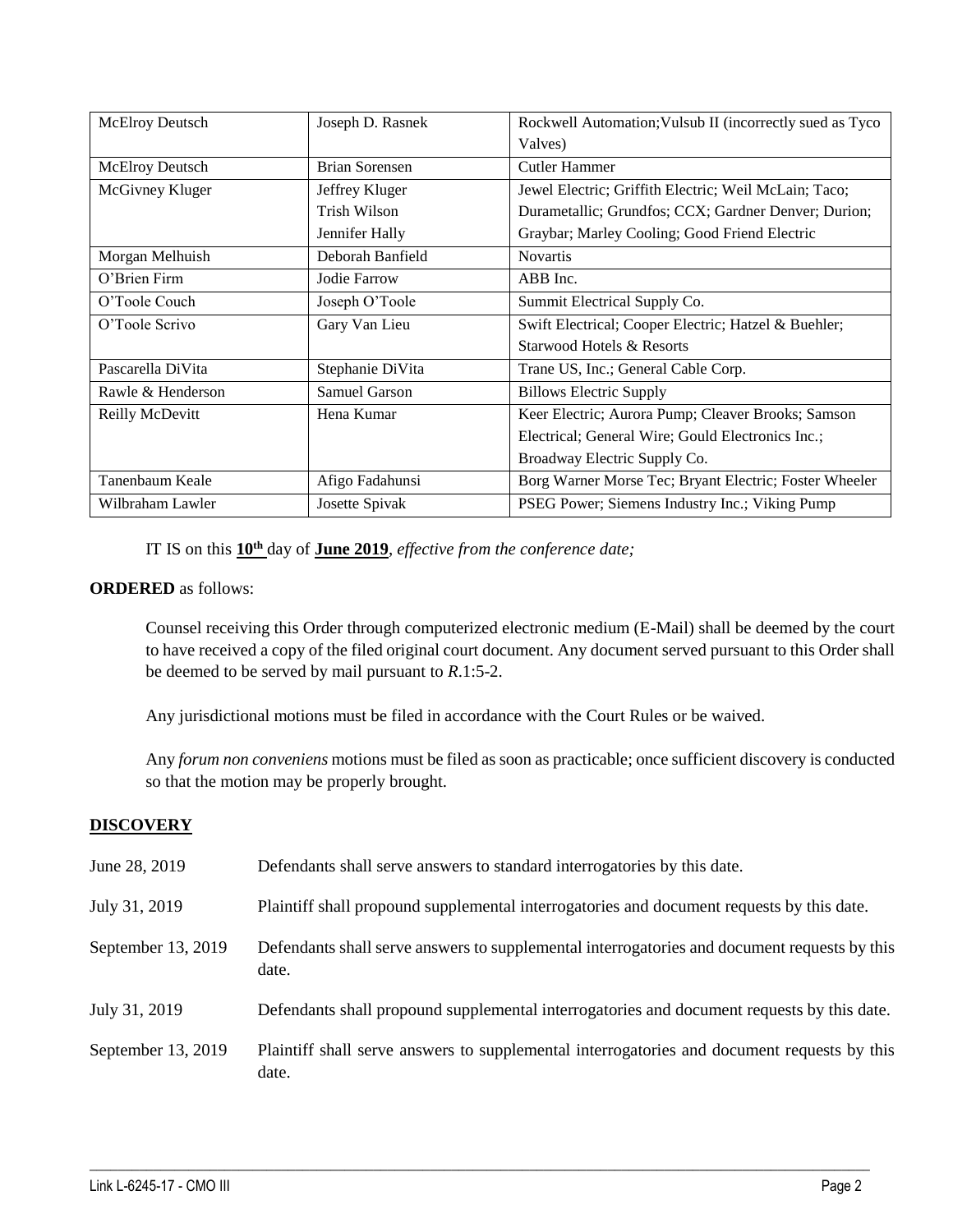- November 29, 2019 Fact discovery, including depositions, shall be completed by this date. Plaintiff's counsel shall contact the Special Master within one week of this deadline if all fact discovery is not completed.
- December 31, 2019 Depositions of corporate representatives shall be completed by this date.

### **MEDICAL EXPERT REPORT**

- February 28, 2020 Plaintiff shall serve medical expert reports by this date.
- February 28, 2020 Upon request by defense counsel, plaintiff is to arrange for the transfer of pathology specimens and x-rays, if any, by this date.
- July 31, 2020 Defendants shall identify its medical experts and serve medical reports, if any, by this date. In addition, defendants shall notify plaintiff's counsel (as well as all counsel of record) of a joinder in an expert medical defense by this date.

#### **LIABILITY EXPERT REPORTS**

- February 28, 2020 Plaintiff shall identify its liability experts and serve liability expert reports by this date or waive any opportunity to rely on liability expert testimony.
- July 31, 2020 Defendants shall identify its liability experts and serve liability expert reports, if any, by this date or waive any opportunity to rely on liability expert testimony.

#### **SUMMARY JUDGMENT MOTION PRACTICE**

- April 24, 2020 Plaintiff's counsel shall advise, in writing, of intent not to oppose motions by this date.
- May 8, 2020 Summary judgment motions shall be filed no later than this date.
- June 5, 2020 Last return date for summary judgment motions.

#### **SETTLEMENT**

June 12, 2020 Settlement demands shall be served on all counsel and the Special Master by this date.

#### **EXPERT DEPOSITIONS**

August 31, 2020 Expert depositions shall be completed by this date. To the extent that plaintiff and defendant generic experts have been deposed before, the parties seeking that deposition in this case must file an application before the Special Master and demonstrate the necessity for that deposition. To the extent possible, documents requested in a deposition notice directed to an expert shall be produced three days in advance of the expert deposition. The expert shall not be required to produce documents that are readily accessible in the public domain.

 $\_$  , and the set of the set of the set of the set of the set of the set of the set of the set of the set of the set of the set of the set of the set of the set of the set of the set of the set of the set of the set of th